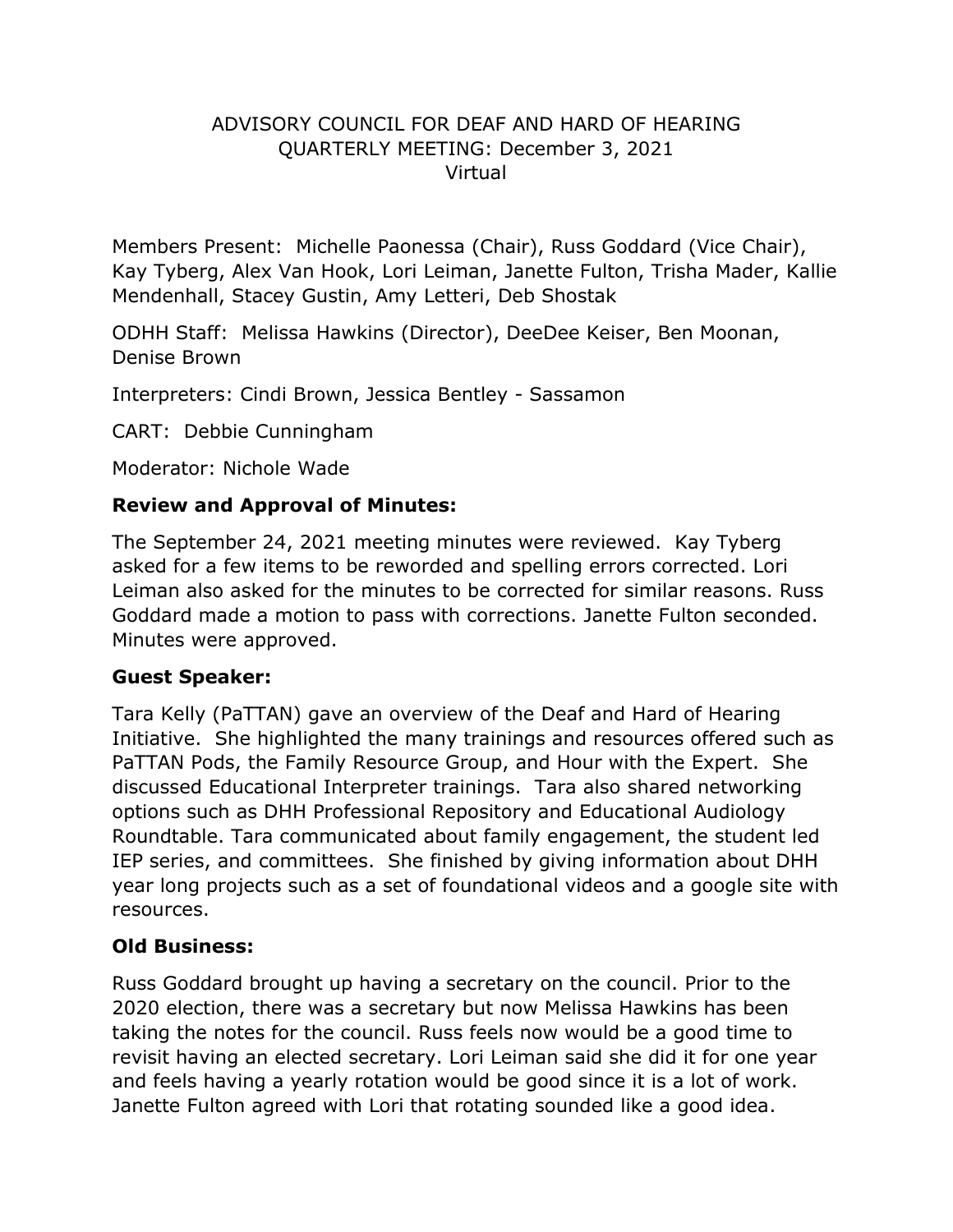Melissa Hawkins said new elections are in March and a new secretary could be voted on at that time. Russ stated the bylaws indicate a secretary is to be elected once every two years. Janette volunteered to do the minutes for December as a temporary measure. Russ proposed the council approve Janette as temporary secretary for December and have the elections in March for a permanent secretary. Russ made a motion to pass, and Kay Tyberg seconded. Votes taken and motion passed.

## **Department Reports:**

## Education –

Janette Fulton reported that Tara Kelley gave some great information out during her presentation.

The Pennsylvania Assessment Calendar dates were released for the spring. In an effort to support the mental and emotional well-being of students and educators, PDE is reiterating the availability of online resources on the PDE website. There is also a new transition website to assist students, parents, and school staff. The Bureau of Special Education will be hosting a conference March 2-4, 2022 called *Making a Difference* to highlight effective instructional strategies and interventions and provide an opportunity to learn and engage with others.

Health (Early Hearing Detection and Intervention)–

Stacy Gustin reported that the EHDI Program had carryover funds due to limitations of spending related to COVID. With these funds, the Program plans to purchase additional hearing screening equipment that will be supplied to midwives performing homebirths, provide education to Early Intervention providers, and host regional collaboratives that bring stakeholders to the table to improve hearing screening, diagnosis, and enrollment into Early Intervention and Family Connections for Language and Learning.

The audiologist subcommittee, a subset of the Infant Hearing Screening Advisory Board, is working on an audiologist education. The subcommittee is in the early stages of this development.

One of the funding requirements is to expand screening for those up to age three. EHDI have been working closely with Early Head Start; however, the pandemic has placed restrictions on additional projects for Head Start. They continue to be in conversation with Mary Ellen Mannix regarding a protentional collaboration. States have been given an extension to identify means to expand screening until the end of year three. Pennsylvania is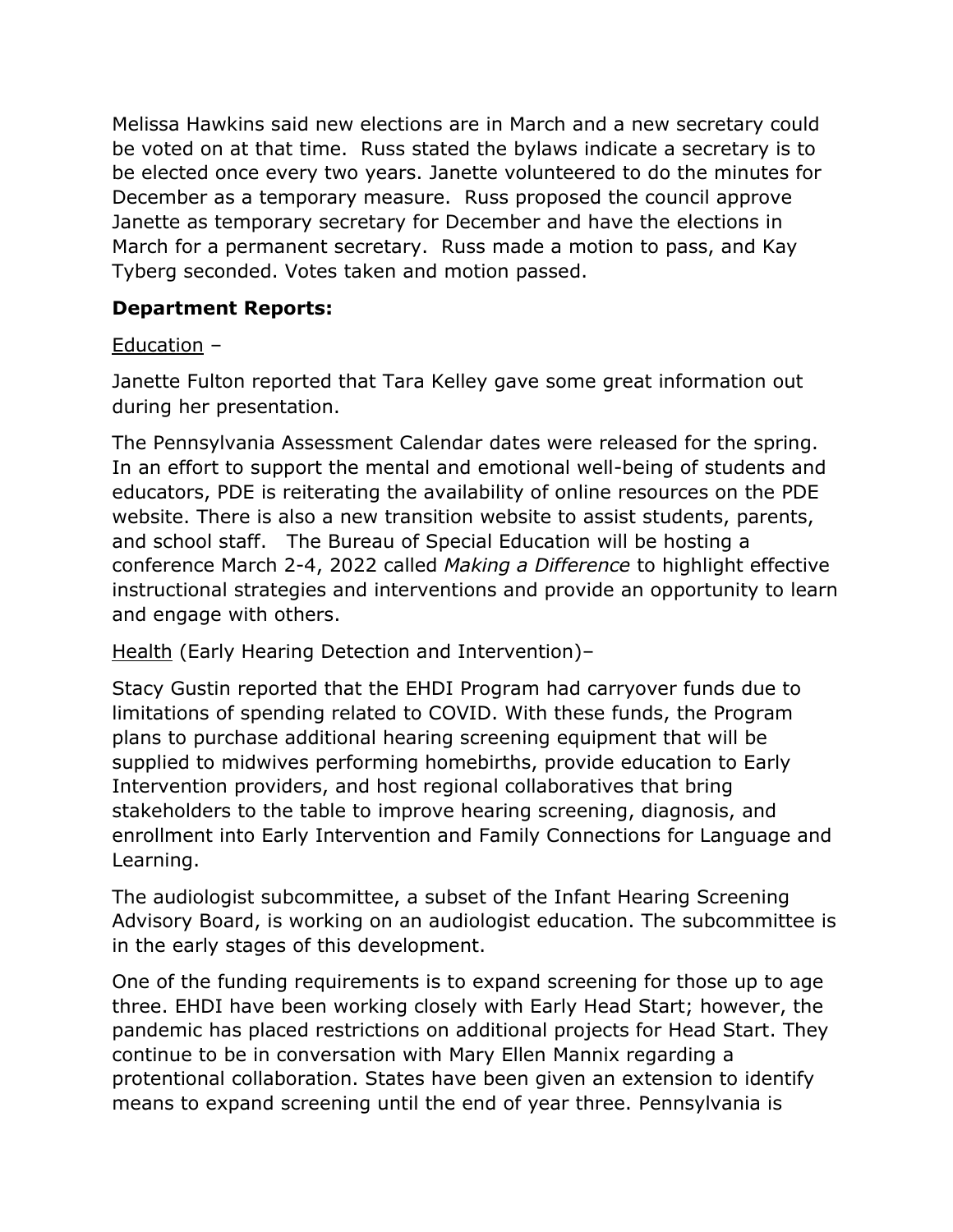currently in year two. If anyone has any additional suggestions on how to expand screening, the program is open to suggestions.

There is CMV legislation that has been introduced that would require CMV testing if an infant referred on their inpatient hearing screening. There's been no recent movement of the bill.

The Program submitted a promising practice proposal to the American Academy of Pediatrics (AAP). The AAP is looking for innovative practices to improve early hearing detection and intervention. The EHDI proposal discussed that Early Intervention and Technical Assistance always makes every professional training they offer available to families in addition to the targeted professionals, so that families of deaf or heard of hearing children are offered a much broader slate of training opportunities to increase their knowledge base.

The 2019 EHDI report is with the Department's Communication's Office. It will be released and available on the EHDI website by the end of the year.

The annual Early Hearing and Detection and Intervention meeting will be next March. If anyone wants information, Stacy can certainly provide a link. Cincinnati, Ohio is the probable location.

#### Labor and Industry –

Russ Goddard reported that OVR is continuing to provide VR, IL, and specialized services for all disabilities in a hybrid environment. OVR has completed the implementation of a part-time telework program for eligible and suitable staff.

The order of selection waiting list ended on July 1, 2021. Customers who have been determined by OVR staff to be eligible for services and those with multiple disabilities are now being served first without waiting for services.

He also reported that the 2022 DHH Summer Academy is happening. The program for DHH high school students in PA will take place at the Hiram G. Andrews Center (HGAC) in Johnstown from Sunday, July 17, 2022 to Friday, July 29, 2022. More information will be released toward the end of December 2021.

#### ODHH –

Melissa Hawkins reported that all staff are in telecommute status. Staff splits time in the home office and the regular office. ODHH is also easing back into the field as well.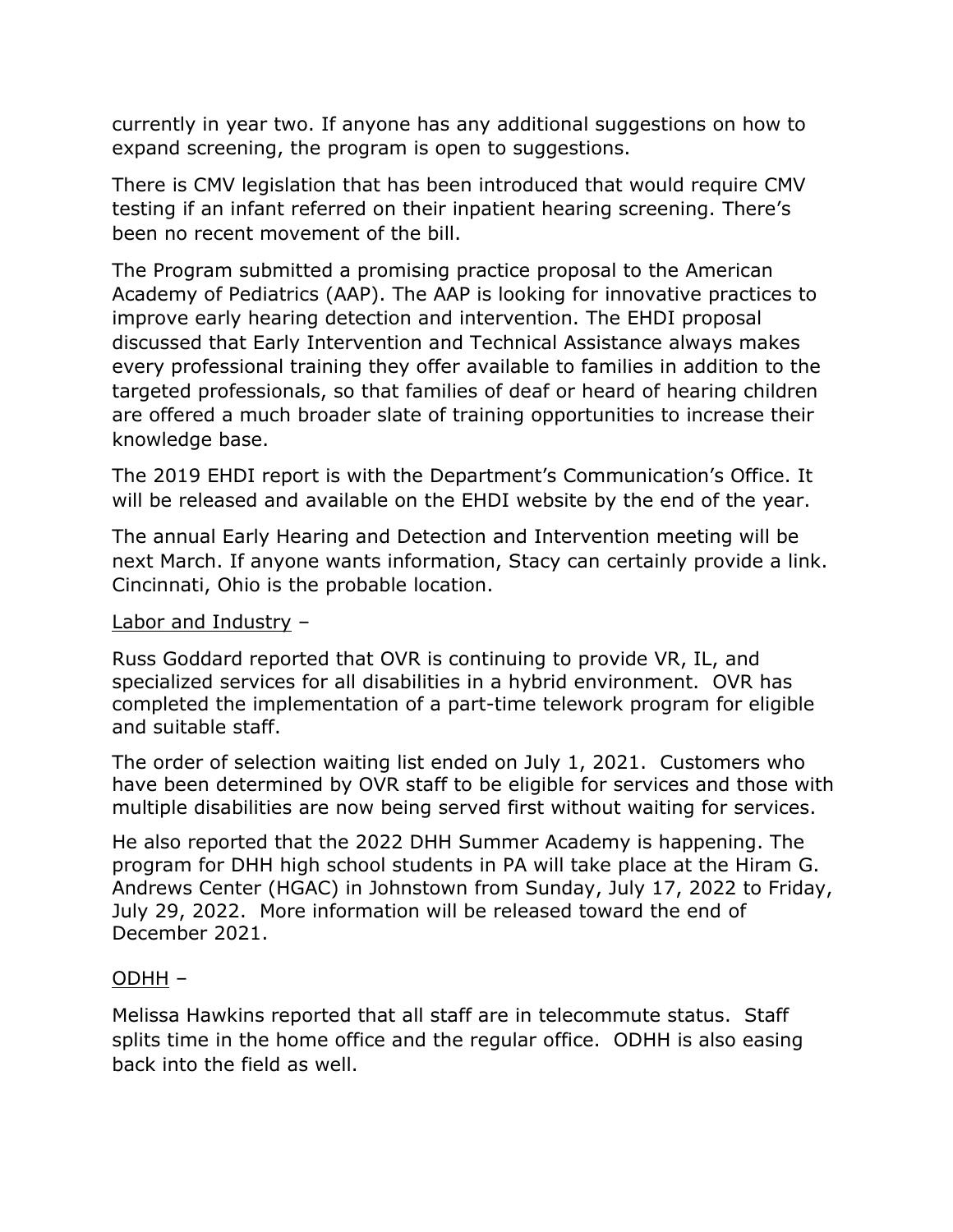Currently, there are 667 state-registered interpreters and 45 provisional interpreters. ODHH will be collaborating with the Department of Treasury on training for call centers and handling calls from relay callers. ODHH has received many complaints of call centers hanging up on or not understanding the operator. ODHH continues to work on assistance with housing and other ongoing advocacy issues. The office is receiving more calls to assist transitions from hospital to homes or centers the can support individuals who are deaf. As always, should you need assistance with UC or anything else, please don't hesitate to contact ODHH.

ODHH is planning the 2022 Hearing Loss Expo. The plan is to host this in Harrisburg over three days. ODHH looks to partner with PARID, DeafStone and other community partners to offer trainings for SSP's, Interpreters and other workshops. ODHH is excited to bring this Expo back.

ODHH is pleased to announce that DeafStone was awarded the contract to provide SSP Services to the Western side of the State. This contract begins on December 1st. We recognize this was a long time coming and we appreciate the patience and cooperation with everyone involved. We look forward to building up this program with partnership of DeafStone. The proposal request for the Eastern side of the state has closed, and we will provide updates as we are able.

### **Nomination of New Council Member:**

The council interviewed Melissa Hutzel. She is currently a speech and language pathologist working in Early Intervention. Melissa completes independent evaluations in various counties and provides families with information and support for hearing screenings and assessments. Melissa works with children who are currently diagnosed and helps direct them to services and community resources.

Personally, Melissa started to experience hearing loss when she was 30 years old. She stated that she worried she was losing a part of herself but then realized she was just discovering who she really is. Melissa said she is still on the journey of discovery but embraces her hearing loss and proudly wears her hearing aids for all to see. She also shares her story with people she meets in the hope that others will benefit from her experiences.

During her 24-year career, Melissa has been fortunate to work with a diverse population and with children and adults who are deafblind and hard of hearing. She profoundly believes who she is today makes her a better person and therapist and that is why she would like to be on the council.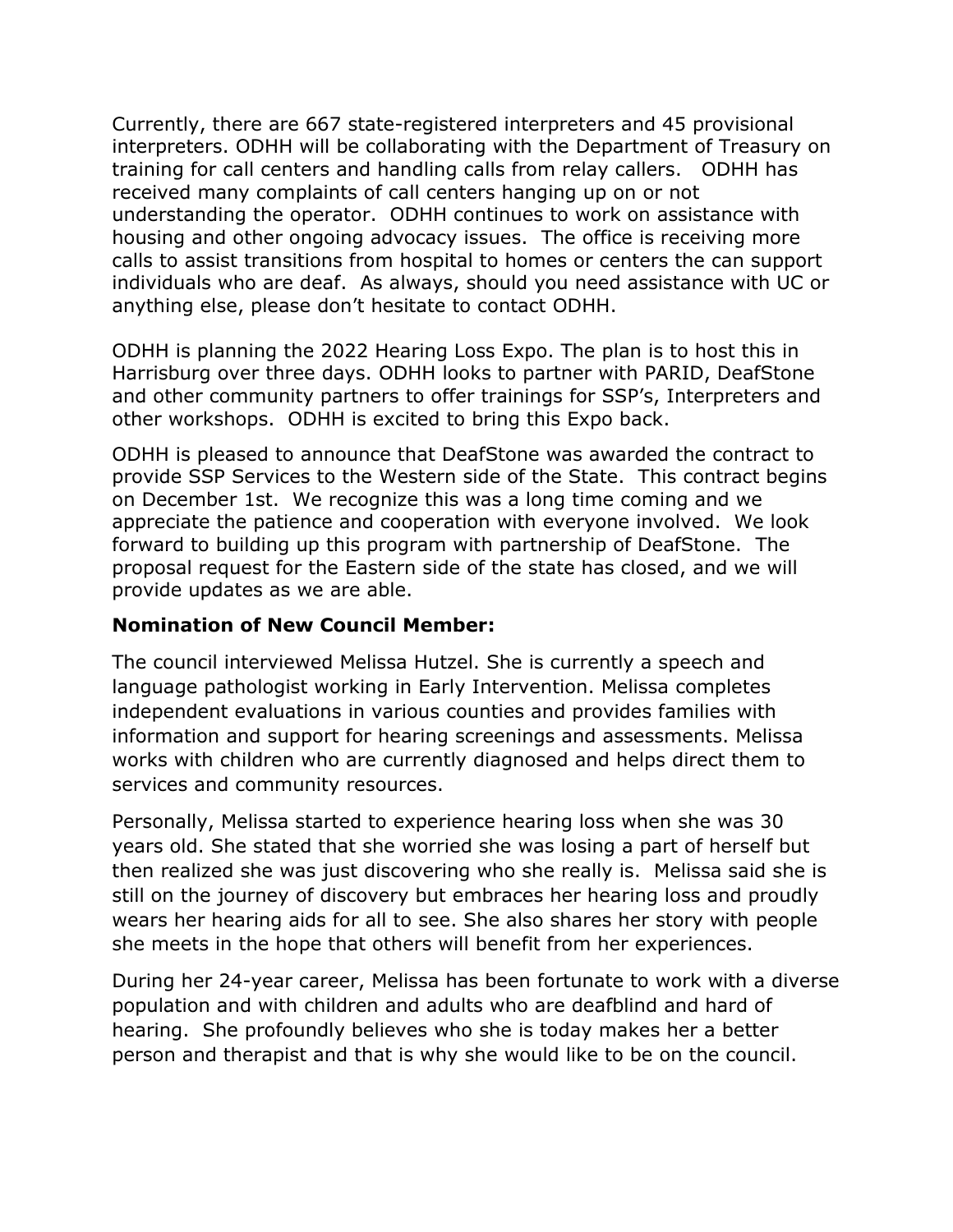The council asked Melissa a series of questions such as why she wanted to be on the council, what issues she feels is facing the community, advocacy achievements, etc.

The council went into an executive session to discuss the candidate. The council came back and voted for Melissa's name to be sent for appointment by the Governor.

# **Public Comment:**

Heather Schonfield – Heather expressed that she does not feel the communication with ODHH is good. She also stated that she would like to see a deafblind person on the council to make it balanced. Heather stated she is thankful that Deafstone is running the SSP but does not feel there has been much progress. She finished by saying she would like ODHH to listen to people and to have more respect for the deafblind community.

Jessica Adams – Jessica introduced herself as the COO of Deafstone, who was just awarded the SSP contract for the Western half of Pennsylvania. This contract started December 1, 2021. They have had an emergency contract since January and a lot has happened since then but are hoping for more improvements with the official contract. Deafstone is planning on hiring staff that will be completely focused and dedicated to the program. There is a SSP training scheduled for February. The December training was canceled due to lack of registration.

Jerry Penna – Jerry stated that it took PSAD 12 years to get the ODHH office established. It was 12 years of advocacy work to get it set up and has been operating with a budget of \$500,000 a year for years. Jerry declared he believes the advisory council needs to start advocating on behalf of the office to increase funding to a proper level. He also feels there needs to be more staff to handle the workload. Jerry retired from the office six years ago but the position he left is still vacant. He stated the council needs to advocate to the Governor's Office and the Secretary of Labor and Industry for proper funding because he fears if it doesn't increase, there won't be a ODHH office in ten years. He finished his comments by saying he feels there needs to be a deafblind person on the council. People are trying to communicate with OVR and ODHH and are not feeling productive but there is serious work to be done.

# **Other:**

The council voted on meeting dates for 2022. Those dates will be counted and emailed out.